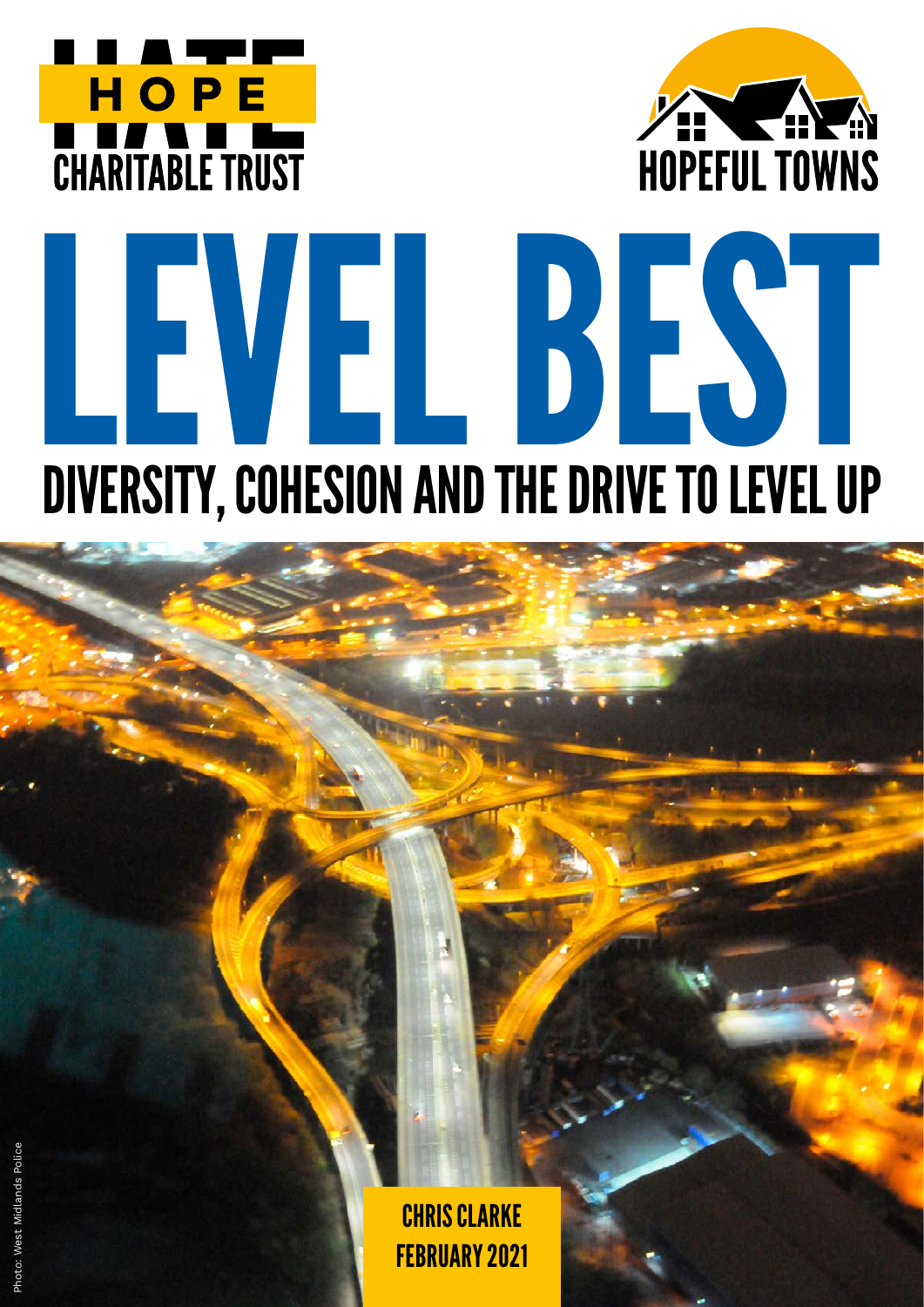

This report has been published as part of HOPE not hate Charitable Trust's Hopeful Towns project.

The project aims to better understand what makes a place confident, optimistic and open, and to help towns across England and Wales to fulfil their potential. We want to address the root causes of hate, to stop divisive narratives from taking hold in the first place. And we want to promote policies which champion the value of towns, and stress that every town matters.

As well as producing research to understand risk and resilience in our towns, we're working with local partners in towns to develop local solutions and will be building a Towns Leadership Network to push for positive change across Britain.

Email us via towns@hopenothate.org.uk to get involved or find out more





HOPE not hate Charitable Trust PO Box 61383, London, N19 9ER Telephone 020 7952 1184 Email: office@hopenothate.org.uk http://charity.hopenothate.org.uk Registered office: Suite 1, 3rd Floor, 11-12 St. James's Square, London SW1Y 4LB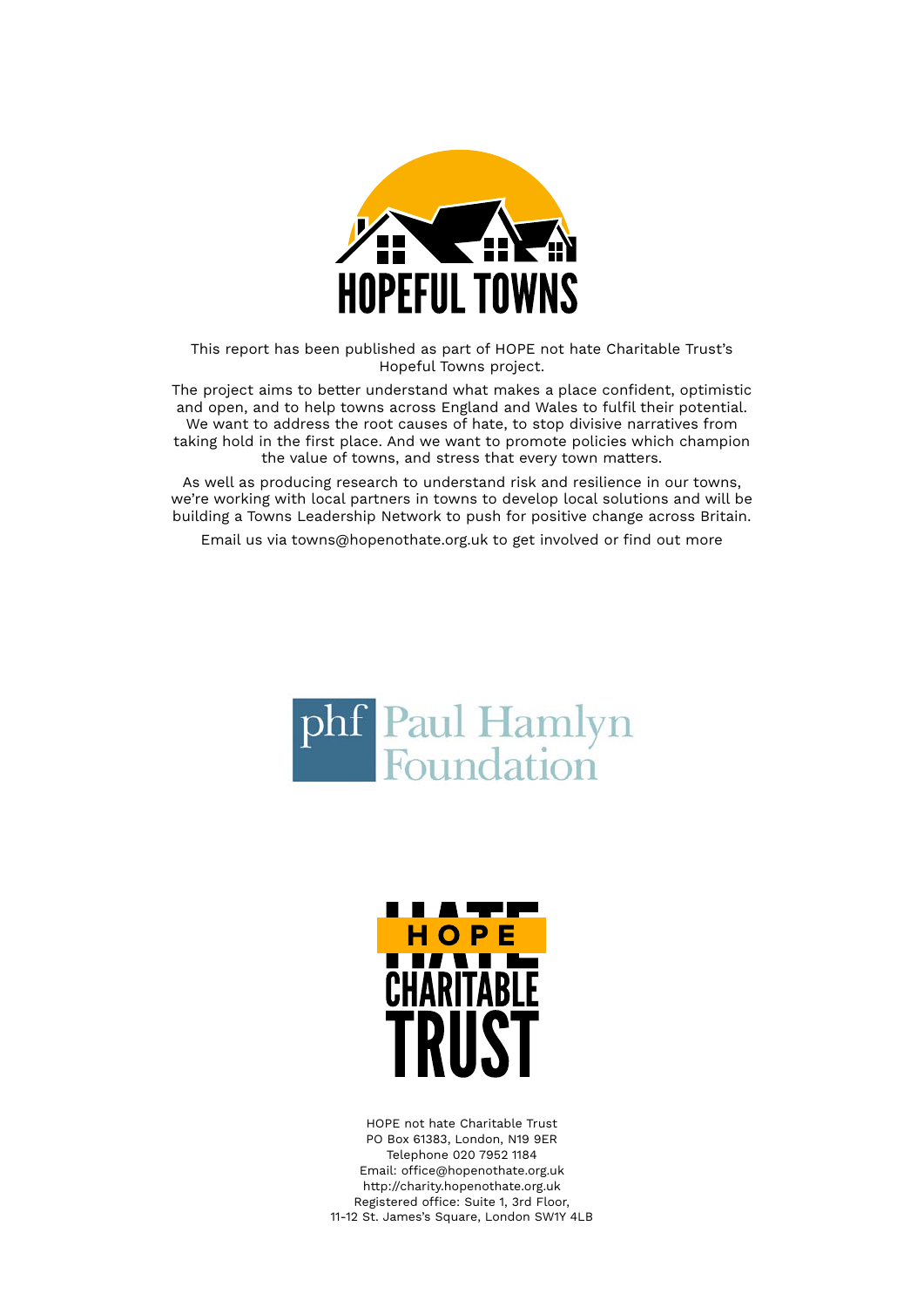

## **CONTENTS**

|    | Overview                     |    |
|----|------------------------------|----|
|    | 1. Background                | 5  |
|    | 2. Aim                       | 6  |
|    | 3. Method                    | 7  |
|    | 4. Findings                  | 9  |
|    | 4.1 Economic growth          | 10 |
|    | 4.2 Value of homes           | 11 |
|    | 4.3 Reduction of deprivation | 12 |
|    | 4.4 Rises in employment      | 13 |
|    | 4.5 Salary increases         | 14 |
| 5. | Recommendations              | 15 |
| 6. | Appendix                     | 16 |

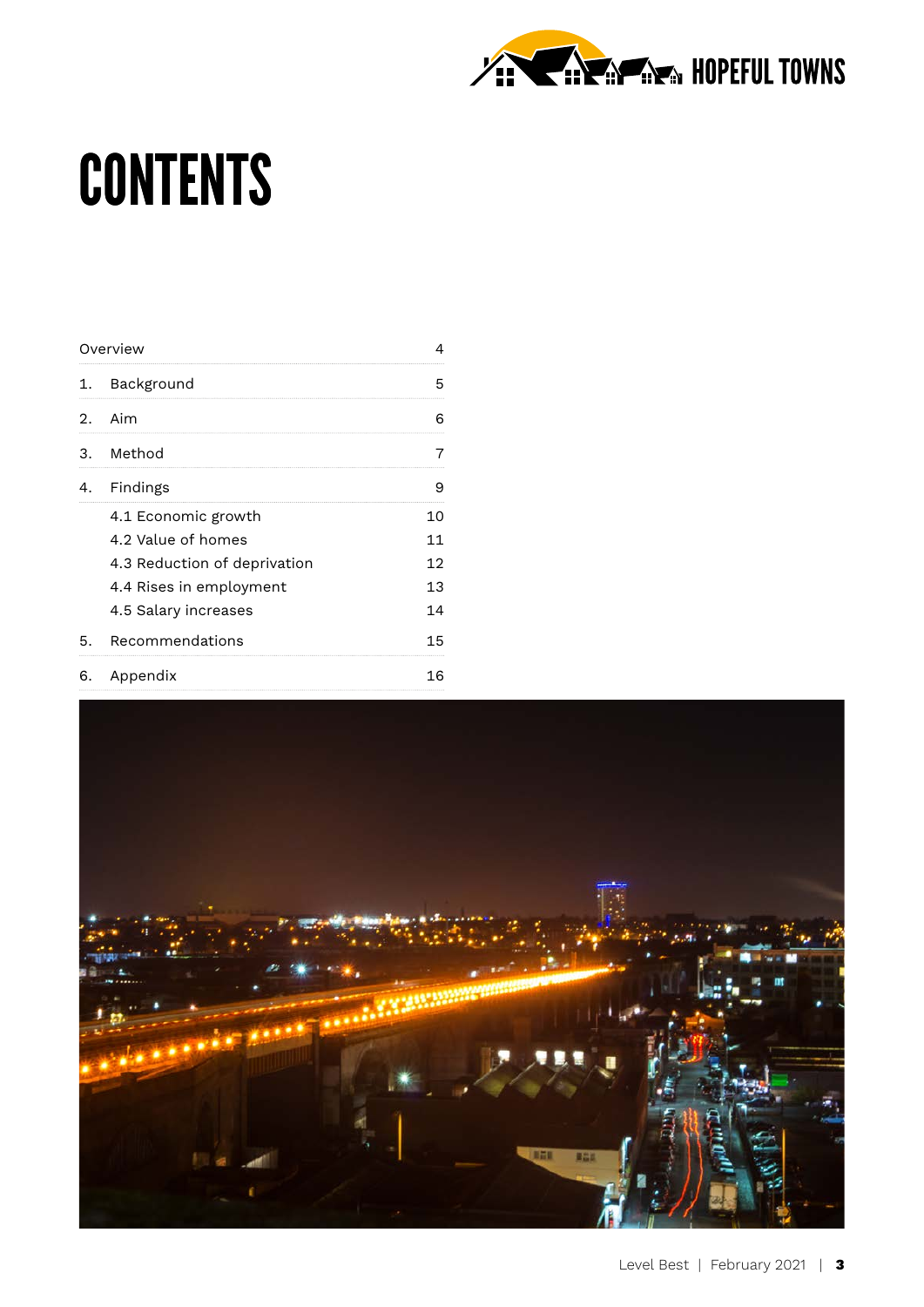

# **OVERVIEW**

**Inflows of people are an inevitable aspect any community prospering – including of poorer places 'levelling up'. This is especially true if the plan is to 'level up' through enterprise, infrastructure and growth, rather than through redistribution. For 'levelling up' to work, virtuous circles of jobs, money and people will need to be created and concentrated in the towns that currently have the weakest economic pulls.**

The analysis in this report bears this out. By looking at economic and demographic changes during the 2010s, it finds that the places which have seen the biggest rises in prosperity since the recession have also tended to see the biggest increases in diversity. The towns that recovered post-2011 were those that attracted people from across the country and around the world. These places found that waves of migration and population change were part and parcel of enterprise and growth; that being networked meant new people arriving.

This stems, in more economically successful towns, both from new waves of international migration and from internal movements of people within the UK – in particular minority communities. And it applies pretty much whatever you are using as your measure of 'levelling up' – be it growth, employment or house prices. People move to towns that are on the up – just as they do with cities. Demographic change is a product of success not failure.

It is true that many of the local authorities that are positively picked out in this report are those close to big cities – Milton Keynes, for instance, is an affordable commute from central London. And it is likewise true that other settlements, such as Warwick, have cultural and academic assets which make it easier to create an economic centre of gravity. But, in a way, this is precisely the point. If the government puts infrastructure in place to connect more remote parts of the country, for example – or invests in heritage and jobs in places which are not currently cultural centres – then the same demographic patterns are likely to happen in these places, too.

An acknowledgement of this interconnectivity between migration, rising diversity and growth needs to run through the levelling up agenda like a stick of rock. Resilience and cohesion must be key component of efforts to tackle regional

disparities. If the past decade was anything to go by then the towns most likely to grow and thrive in the 2020s are going to be those that are confident, welcoming and open – not those that represent a 'hostile environment' for outsiders.

This means targeted funding to support communities, and to help manage the demographic change that is likely to occur when areas do well. (There is a particular need here in relation to housing, education, health and the public realm). And it means inclusive rhetoric and policies from central government, when it comes to migration and multiculturalism. 'Hostile environment' policies are fundamentally at odds with levelling up.

After all, any town that levels up in a meaningful way will inevitably become a more desirable place to live as a result – whether for those looking to work in new tech start-ups or those waiting tables to service the area's new economy. Decision-makers cannot pretend that those who live in a town will be the only beneficiaries of its growth.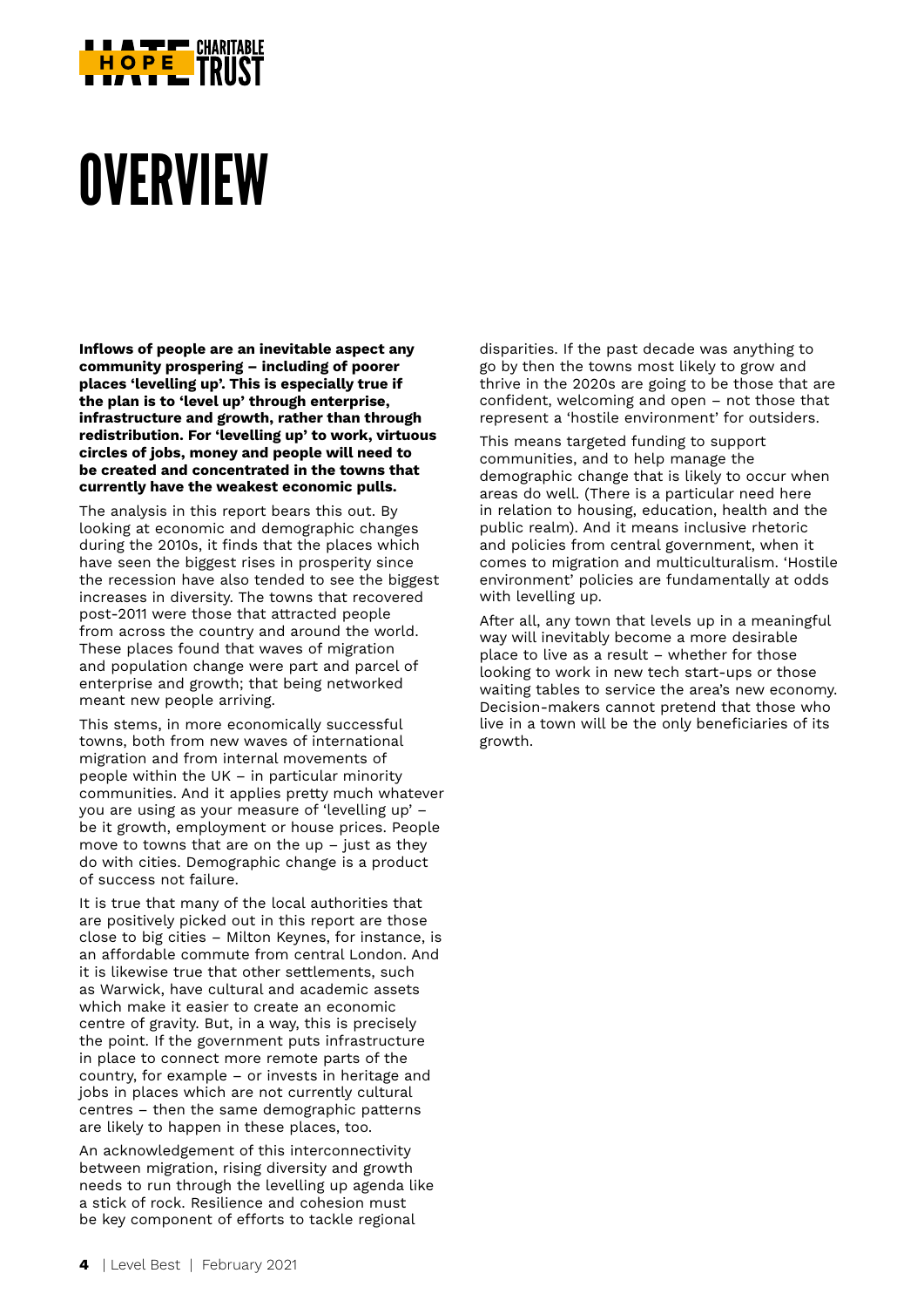

# 1. BACKGROUND

**The levelling up agenda has become a central part of the political lexicon since the 2019 General Election. While not clearly defined, the term suggests a wholly positive aspiration – the drive to increase equality between the regions of the UK.**

The phrase 'levelling up' – and the language used by those who champion it – implies that the government's goal is not to tackle regional inequality using the redistributive measures traditionally favoured by the left. Instead, it is hoped that levelling up can occur thanks to the promotion of growth, investment, enterprise and infrastructure – i.e. by strengthening the centres of economic and commercial gravity in poorer towns, and by making the country as a whole more connected.

This is an issue which affects – and is affected by – the topics around which our work focuses. Levelling up applies directly to the question of how to tackle the far right and how to reduce the potential for hostile or hateful narratives to take hold.

HOPE not hate Charitable Trust's research has consistently shown the importance of addressing inequality between places. In particular, our 2018 report Fear, Hope and Loss found that deprivation and a broader sense of loss can be key predictors of hostility to difference and change – especially in town communities.<sup>1</sup>

Meanwhile, as our 2020 paper Understanding Community Resilience in Our Towns showed, hostility towards migration and multiculturalism is often more pronounced in places with predominantly white British populations, many of which are becoming more diverse for the first time.<sup>2</sup>

If successful, levelling up could help to reverse economic decline in many communities. But, as the findings in the rest of this report demonstrate, this is also likely to trigger significant changes – as economic and demographic centres of gravity become stronger away from big cities. So, while addressing a feeling of loss can help to build resilience against hatred and division, it may also present fresh cohesion challenges in some places too.

The coronavirus pandemic clearly plays into all of this. In economic terms it accentuates the

challenge, and makes the context in which the government is trying to level up even tougher. But the rise of remote work which the virus has pre-empted may also reduce the gravitational pull of big cities, meaning new and unexpected population shifts around the country.

With the UK aiming to fix regional inequality during a period of post-COVID economic hardship, this paper seeks to better understand the interplay between prosperity and diversity in smaller settlements during the past decade.

#### **NOTES**

<sup>1</sup> See [Fear, Hope and Loss](https://www.hopenothate.org.uk/fear-hope-loss/), HOPE not hate, 2018.

<sup>2</sup> See [Understanding Community Resilience in Our Towns](http://www.hopenothate.org.uk/wp-content/uploads/2020/09/Understanding-community-resilience-in-our-towns.pdf), HOPE not hate, 2020, pages 32 and 43.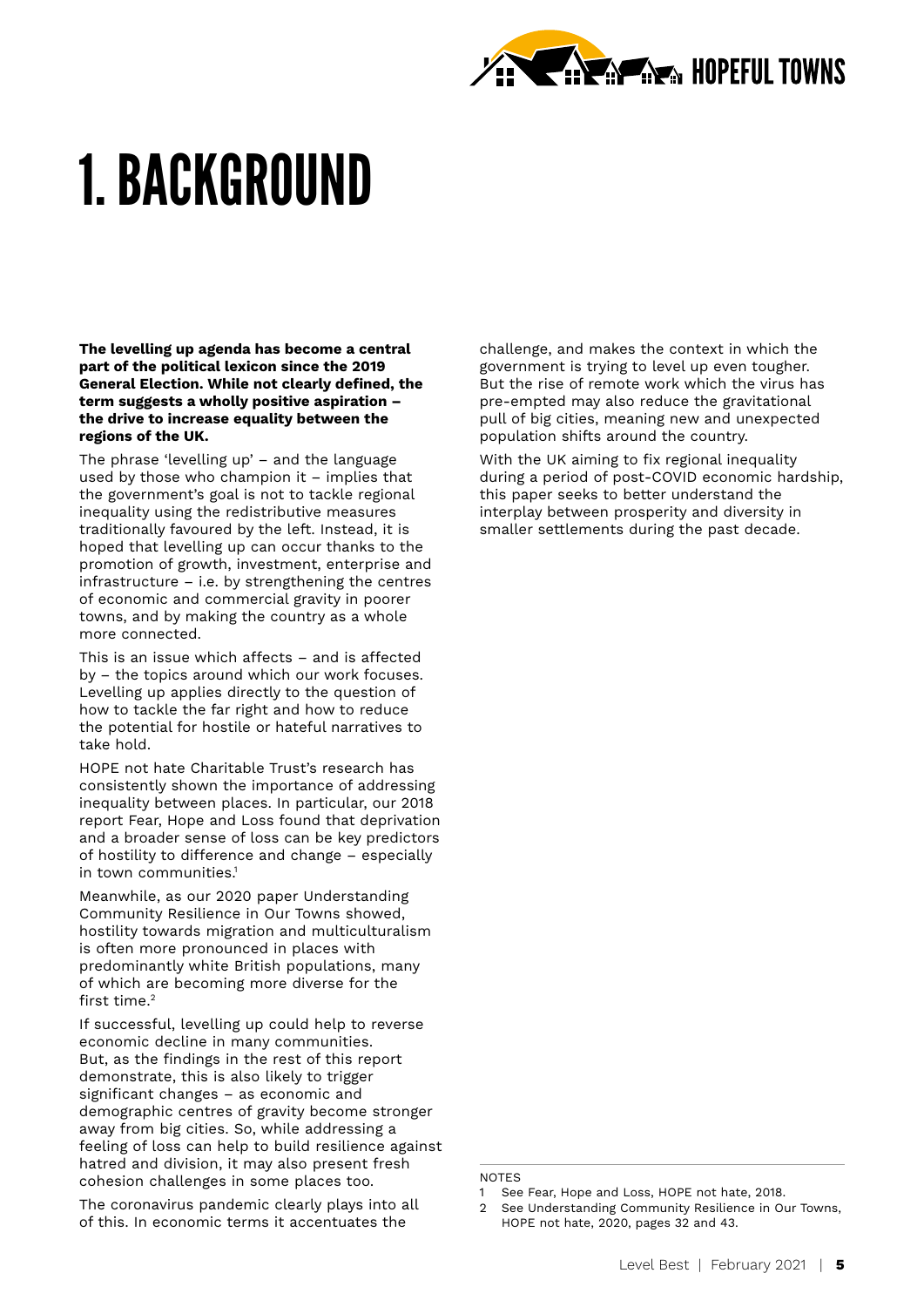

# 2. AIM

**This report looks at the interplay between economic growth and demographic change in areas away from big cities, during the 2010s. The 285 local authorities looked at are those which cover the 862 English and Welsh town communities listed in Understanding Community Resilience in Our Towns. (See section 3 for a clearer definition and Appendix A for a full list).**

The research brings together economic and demographic data from the 2010s – a decade following on the heels of a recession, from which some settlements recovered (or 'levelled up') significantly better than others.

We explore shifts in prosperity for different places during this decade. And, alongside this, we chart

demographic changes and increases in diversity. The aim is to identify parallels between economic growth and rising diversity, to better understand the implications for areas that do manage to 'level up' in the coming years – or that are successful in 'building back better'.

We hope that, by doing this, we can better understand what communities need in order to become more inclusive and cohesive as they grow. And we also hope to prompt more thought about how integration and resilience can feature in efforts to close the economic gap between parts of the UK.

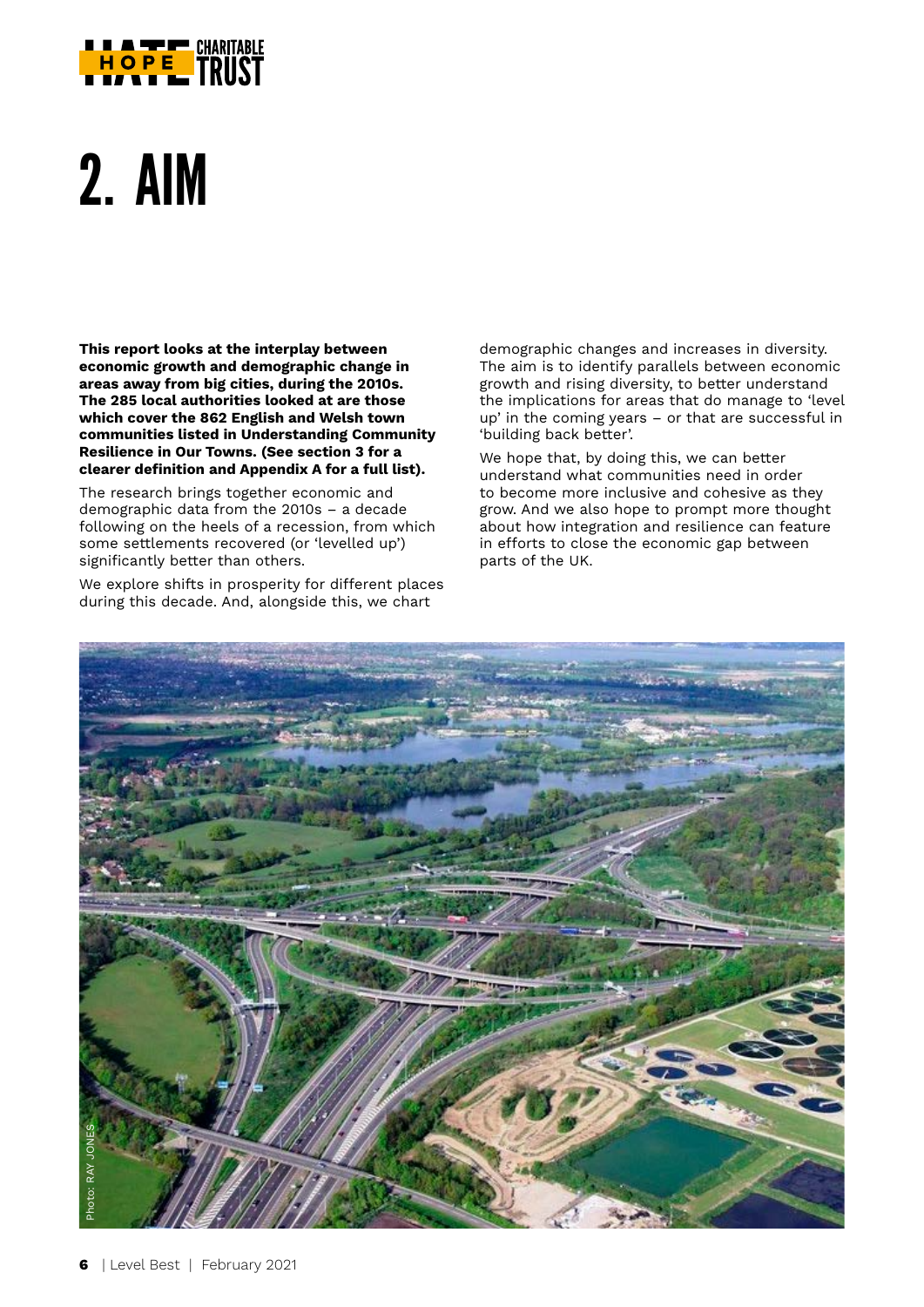

# 3. METHOD

**Using lower level local authorities as our primary unit, we focus on a list of 285 council areas in this paper. This list excludes all London Boroughs, plus 18 other 'big city' councils, which cover cities with populations above 250,000 – according to Centre For Towns' longlist of places3. (The local authorities not included in our analysis are listed in Appendix A).**

The 285 areas remaining are those which cover the 862 town areas across England and Wales, as defined in our 2020 report, Understanding Resilience in Town Communities<sup>4</sup>. Our rational for this was that levelling up is an attempt, in large part, to redress the agglomeration process, whereby big cities become more successful and smaller places less so. While there remains extreme deprivation in many London boroughs – not to mention larger cities which are very deprived as a whole – we therefore chose to focus on growth and change in areas away from the UK's largest conurbations.

In political terms it is worth noting that, of the 53 'Red Wall' seats won by the Conservatives from Labour in 2019, 49 of them are in the areas covered by our 285 non-'big city' authorities<sup>5</sup>.

Across these 285 local authorities, we examine the relationship between two things:

- **n** A place's **increase in prosperity** during the 2010s
- **n** A place's **increase in diversity** during the 2010s

The first of these can be defined in a number of different ways. In this report we look at five means by which we might measure how well prosperity has increased. Table 1 lists these.

Changes in diversity are also hard to define, depending on whether you are looking at ethnicity, international migration or other factors. In this report we use seven different ways of measuring increased diversity. These are again set out in below in Table 2.

These measures let us look at diversity and population change, based on passport or birthplace, as well as on heritage and background. Each metric represents a slightly different way of understanding demographic change, allowing us to look at internal migration and the movement of BME British communities, as well as at international migration.

The final two datasets in Table 2, in particular, both enable different ways of understanding this and are worth explaining further.

The 'proportion of the population of different heritage' metric uses the name recognition tool Origins to gauge the percentages with names which are not Anglo-Saxon or Celtic. This helps to understand wider diversity – charting, for instance, the percentage with surnames of Polish, French or Bangladeshi heritage, as opposed to Anglo-Saxon or Celtic. Rather than using national government measures of migration, this helps to understand longer-term waves of diversity. This element of the data is explained in more detail in Appendix B.

The 'overall transience of the population' figure, meanwhile, is slightly different. It looks at inflows *and* outflows to and from a place, both internationally *and* from other parts of the UK.

#### **Table 1**

| <b>Prosperity increase</b><br>measure | <b>Metric</b>                                                        | <b>Timespan, region</b>          | <b>Source</b>                         |
|---------------------------------------|----------------------------------------------------------------------|----------------------------------|---------------------------------------|
| Economic growth                       | Changes in GDP per head<br>(£, current market rates)                 | $2011 - 18$ ,<br>England & Wales | ONS, GDP                              |
| House prices                          | Changes in median average house<br>prices (£, current market prices) | $2011 - 19$ ,<br>England & Wales | ONS, HPSSA                            |
| Reductions in<br>deprivation          | Changes in Average IMD score                                         | $2010 - 19$ ,<br>England only    | Indices of Multiple<br>Deprivation    |
| Employment                            | Reduction in % of the population<br>unemployed                       | 2011-2019,<br>England & Wales    | ONS, M01 labour<br>supply projections |
| Pay                                   | Increase in Median average pay<br>(£, current market prices)         | $2012 - 19$ ,<br>England & Wales | ONS, ASHE Table 7                     |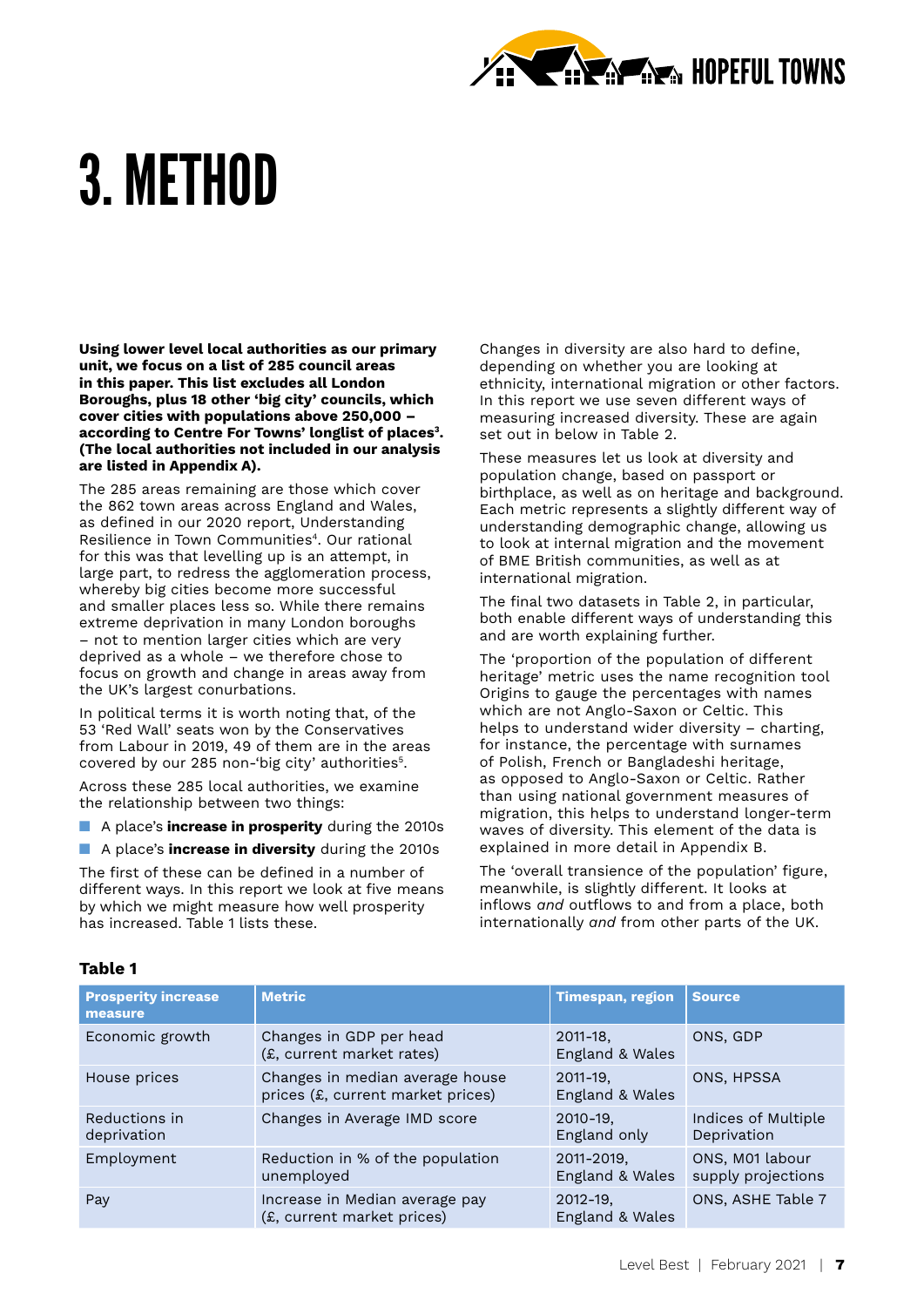

#### **Table 2**

| <b>Diversity increase</b><br>measure                                        | <b>Metric</b>                                                                                                                       | <b>Timespan, region</b>          | <b>Source</b>                              |
|-----------------------------------------------------------------------------|-------------------------------------------------------------------------------------------------------------------------------------|----------------------------------|--------------------------------------------|
| Proportion of population<br>that are not British                            | Changes in size of the resident<br>population who are not British nationals,<br>as a % of the overall resident population           | $2011 - 19$ ,<br>England & Wales | ONS, local<br>area migration<br>indicators |
| Proportion of population<br>registering to use social<br>systems who do not | Changes in the proportion of NINo<br>registrations for overseas nationals, as a<br>% of the overall resident population             | $2011 - 19$ ,<br>England & Wales | ONS, local<br>area migration<br>indicators |
| have British citizenship                                                    | Changes in the proportion of GP<br>registrations for overseas nationals as a<br>% of the overall resident population                | $2011 - 19$ ,<br>England & Wales | ONS, local<br>area migration<br>indicators |
| Proportion of population<br>who were born outside<br><b>Britain</b>         | Changes in size of the non-UK born<br>resident population as a % of the overall<br>resident population                              | $2011 - 19$ ,<br>England & Wales | ONS, local<br>area migration<br>indicators |
| Proportion of population<br>born to parents from<br>outside Britain         | Changes in the proportion of live births<br>to mothers born outside of UK, as a % of<br>all live births                             | $2010 - 19$ ,<br>England only    | ONS, local<br>area migration<br>indicators |
| Proportion of population<br>of different heritage                           | Changes in the % who do not have<br>names of Anglo-Saxon or Celtic heritage                                                         | $2012 - 19$ ,<br>England & Wales | Origins dataset                            |
| The overall transience<br>of the local population                           | Changes in combined internal and<br>international inflows and outflows<br>to an area, expressed as a % of the<br>overall population | 2011-2019,<br>England & Wales    | ONS, local<br>area migration<br>indicators |

This essentially lets us chart the proportion of the population likely to not be from the area – indicating the size of the transient or temporary community.

By comparing the five measures of increasing economic prosperity in Table 1 with the seven ways of charting increases in diversity in Table 2, we aim to provide a comprehensive picture of the relationship between these two things. (Appendix B lists the sources used to do this).

NOTES

4 See [Understanding Community Resilience in Our Towns](http://www.hopenothate.org.uk/wp-content/uploads/2020/09/Understanding-community-resilience-in-our-towns.pdf), HOPE not hate, 2020, pages 22-23.

<sup>3</sup> www.centrefortowns.org/our-towns

<sup>5</sup> The exceptions here are Birmingham North, Stoke-on-Trent Central, Stoke-on-Trent North and Derby North.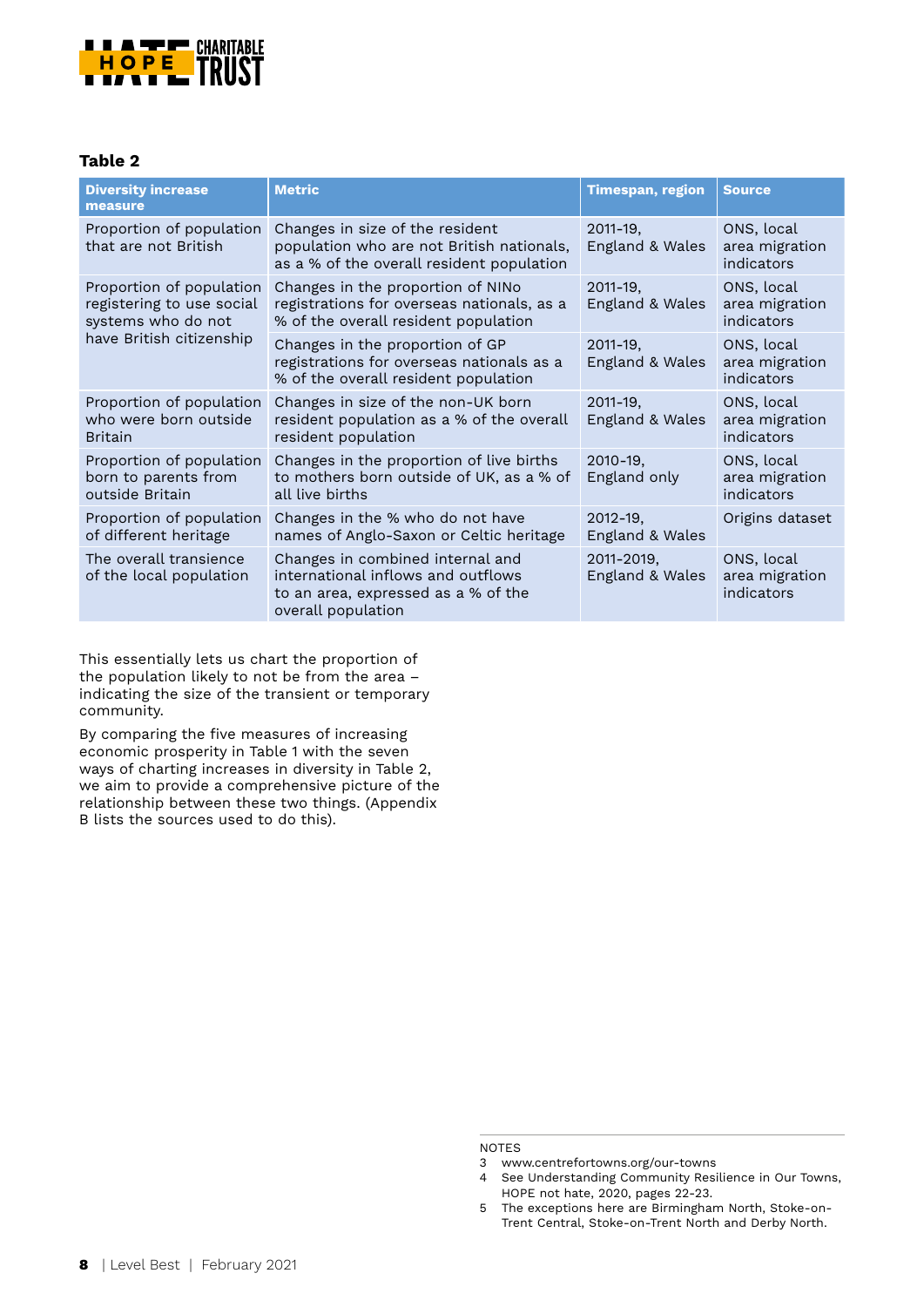

# 4. FINDINGS

**Our research reveals that the places within our field of study which saw the greatest economic advances during the 2010s were also, on average, those which saw the biggest increases in population diversity. The extent to which this pattern sustains itself throughout our research is striking. There are positive correlations between rising prosperity and rising diversity across the board, almost regardless of which metric you use.**

Indeed, as Table 3 shows, of 35 comparisons we made between economic and demographic datasets for the 2010s, 30 revealed a positive correlation between economic improvements and increases in diversity. In four cases there was no clear correlation either way, and in only one instance was there a negative correlation.

Some of these trends were more stark than others, but across the board it was the same story. Some of the most striking findings included that:

- $\blacksquare$  The 50 places with the highest GDP rises in the 2010s saw their non-UK born communities grow at more than twice the pace of the 50 authorities with the lowest GDP rises;
- $\blacksquare$  These 50 highest growth places also saw two and a half times higher rises in NINo overseas registrations, GP overseas registrations, and the proportion of births to non-UK mothers, compared with the 50 lowest growth areas;
- $\blacksquare$  The 50 places with the greatest increases in property values between 2011 and 2019 also saw the number of births to non-UK born mothers increase at three times the pace of the 50 council areas with the smallest property price increases;
- $\blacksquare$  The non-British national and non-UK born populations rose at twice the pace in the 50 areas with the fastest rising property prices as in the 50 places with the slowest rising prices;
- $\blacksquare$  Local authorities where deprivation improved between 2010 and 2019 had more than twice as many GP overseas registrations as those where deprivation worsened;
- $\blacksquare$  Areas where deprivation got better also had twice as rapid increases in their non-UK born populations as those where deprivation got worse;
- $\blacksquare$  The 50 local authorities with the greatest increases in employment during the 2010s have seen an average increase of 2.2 percentage points in the size of their non-British population; by contrast, the 50 authorities with the smallest rises in employment have seen an average increase of just 0.8 percentage points;
- In communities where employment went up by more than 5 percentage points during the 2010s, the average increase in the proportion with non-Anglo-Saxon/Celtic names was 2.2 percentage points; in those where employment rose by less than 2 percentage points the average increase was just 1.4 percentage points;
- n In the highest 50 places for salary increases, the rise in the non-British proportion of the population is a third again as high as in the lowest 50 places for salary increases;
- $\blacksquare$  In communities with above average population transience, the median salary rose by £3,379 between 2012 and 2019; in those with below average transience it rose by just £3,037.

|                          | Non-<br><b>British</b><br><b>increases</b> | <b>NiNo</b><br>overseas<br>reg.<br>increases | <b>GP</b><br>overseas<br>reg.<br><i>increases</i> | <b>Non-UK</b><br><b>born</b><br>increases | <b>Increases</b><br>in Births<br>to non-UK<br>mothers | Non-UK<br>heritage<br>proportion<br><b>increases</b> | <b>Population</b><br>transience |
|--------------------------|--------------------------------------------|----------------------------------------------|---------------------------------------------------|-------------------------------------------|-------------------------------------------------------|------------------------------------------------------|---------------------------------|
| Economic growth          |                                            |                                              |                                                   |                                           |                                                       |                                                      |                                 |
| Value of homes           |                                            | V                                            | V                                                 | V                                         | V                                                     |                                                      |                                 |
| Reduction of deprivation |                                            | V                                            | V                                                 | V                                         |                                                       |                                                      |                                 |
| Rises in employment      |                                            |                                              |                                                   |                                           |                                                       | V                                                    |                                 |
| Pay increases            |                                            |                                              |                                                   |                                           |                                                       |                                                      |                                 |

#### **Table 3 – for a more detailed version of this table see Table 5 in Appendix C**

4*= Positive correlation,* 8 *= Negative correlation,* **–** *= No correlation*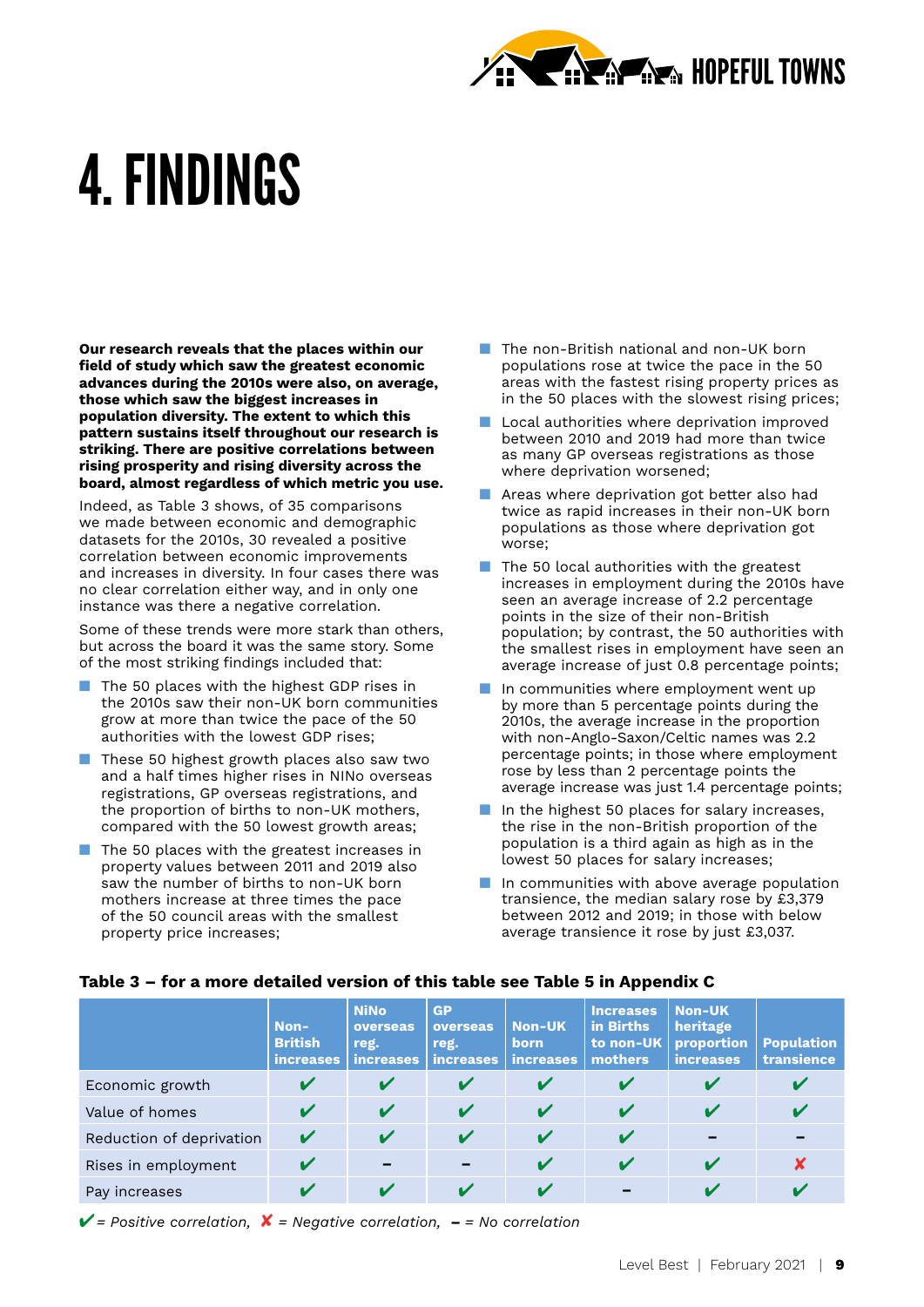

All of this is a rebuff to the conventional logic, which tends to acknowledge the connection between increases in diversity and improvements in economic outputs at a national level, but which often contends that big cities are the chief beneficiaries of this. And it is certainly a rebuff to the 'lump of labour' logic favoured by the far right and the populist radical right, who argue that immigration is a drag on employment and prosperity.

Rather, our research suggests that in smaller cities, town communities and rural areas there is also a strong connection between prosperity and diversity. The implication of this is that any meaningful 'levelling up' process will entail a diversification of the population, both thanks to international inflows and internal migration from minority groups and others.

Of course, correlation is not causation. We cannot say that rising employment in a local authority is a direct consequence of more foreign nationals moving there, for example. But what we can say is that:

- a) rising diversity and migration have not prevented the areas that have done best from performing as they have;
- b) increases in diversity and migration have tended not to happen in places which are already in decline but in those which are doing well;
- c) demographic changes of the type described are a likely consequence of areas becoming successful and attracting more people to live there.

The analysis below looks at this in more detail, going through the different economic criteria by which you might measure levelling up.

### 4.1 ECONOMIC GROWTH

Growth is perhaps the most obvious means by which the narrowing of regional inequality could be measured. Increases in GDP are consistently used as criteria for how well different parts of the economy have performed during the past few decades. The areas sometimes termed 'left behind' are usually those where traditional industries have departed and where growth is sluggish or non-existent.

Our analysis uses GDP per head to measure 'growth', and finds that, across all seven definitions of increasing diversity (see Table 3 at the start of this section), there is a positive correlation. In short, parts of the country that have seen faster economic growth have also experienced faster demographic change.

Figure 1, for example, compares the change in the proportion of births that are from non-UK born mothers (vertical axis), with the change in GDP per head (horizontal axis). As the trend line shows, there is a clear correlation. In Corby, picked out on the map, the proportion of births to non-UK born mothers went from 26% in 2011 to 38% in 2019 – a rise of 12 percentage points. During the same timeframe GDP per head in the local authority went from £21,138 to £32,509 – a rise of £11,371.

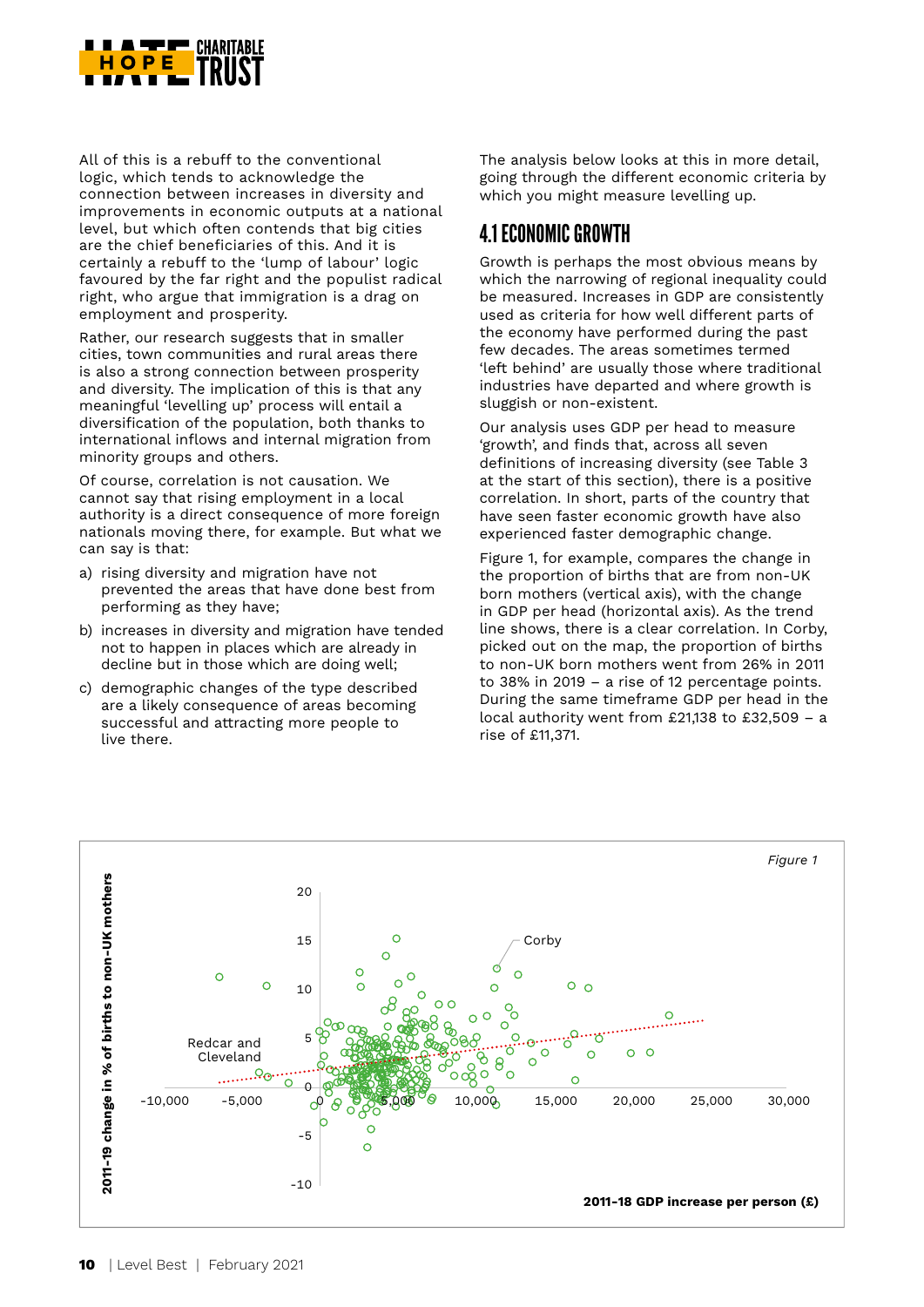



Figure 2 shows much the same thing, but uses population transience as the measure of demographic change. As we have said, this is deduced by looking at the average annual internal *and* international inflows *and* outflows as a proportion of the population, during the years 2011 through to 2019. Again, there is a clear pattern, with high growth places having significantly more transient populations.

Warwick, picked out, has nearly twice the population churn of Gateshead, the other local authority highlighted. And GDP per head rose much faster in the former than in the latter from 2011 onwards.

**Local authorities with above average growth**  *and* **above average diversity increases across at least six of seven metrics:** *Basildon, Bedford, Brentwood, Cambridge, Cherwell, Corby, Doncaster, Epping Forest, Harlow, Hertsmere, Ipswich, Kettering, Luton, Milton Keynes, Nuneaton and Bedworth, Oxford, Salford, Sandwell, Spelthorne, Surrey Heath, Tamworth, Telford and Wrekin, Warwick, Watford, West Berkshire, Wokingham.*

### 4.2 VALUE OF HOMES

High property prices may come with their own challenges in some areas – such as London, where the cost of buying and renting is often prohibitive. But they nevertheless work as a broad indicator of prosperity. If the poorest parts of the country experience 'levelling up' of the kind hoped for by the present government, house prices in these places will likely increase and begin to catch up with national averages.

Again, rising house prices during the 2010s correlate with all seven measures of increasing diversity (see Table 3 at the start of this section).

Figure 3 compares changes in the non-UK born population (vertical axis) with increases in the average house price (horizontal axis).

The Blackpool resident base, for example, was 5.8% non-UK born in 2011, and 5.2% in 2019 – a fall of 0.6 percentage points. During the same timeframe average house prices in Blackpool shifted from £104,000 to £110,000 – one of the smallest rises in the UK.

This is in stark contrast to Slough, also picked out, where the non-UK born population rose by 4.14 percentage points, and where the average house price rose by £124,000.

In many ways the figures here reflect the London housing market and the rapidly rising property prices close to the capital. While there are exceptions to this, once you drill into the data, the south east slant is very strong.

Yet this in many ways underscores the wider issues. It is notable that rising diversity and rising prosperity have essentially been two sides of the same coin when it comes to the areas immediately outside London. If infrastructure and investment changes mean that other parts of the country see the growing prosperity – if housing prices across England and Wales 'level up', in other words – then there will almost certainly be a demographic dimension and a rise in diversity.

#### **Local authorities with above average house price increases** *and* **above average diversity increases across at least six of seven metrics:**  *Basildon, Bedford, Brentwood, Broxbourne,*

*Cambridge, Cherwell, Epping Forest, Harlow, Hertsmere, Ipswich, Kettering, Luton, Maidstone, Milton Keynes, Northampton, Oxford, Spelthorne, Surrey Heath, Swindon, Thurrock, Warwick, Watford, Wellingborough, West Berkshire, Woking, Wokingham.*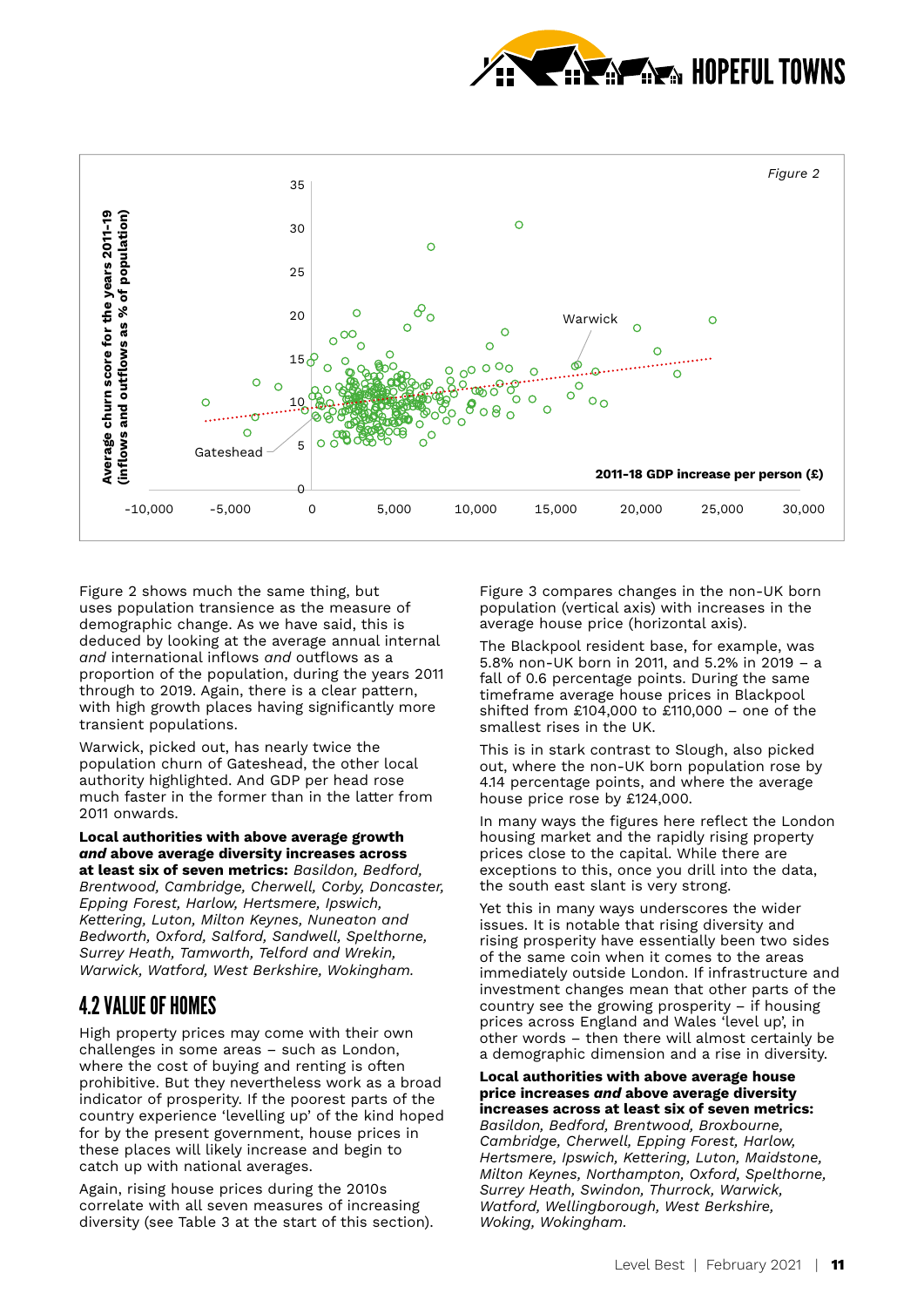



### 4.3 REDUCTION OF DEPRIVATION

Deprivation is a third criteria by which we might measure increasing prosperity. If towns begin to do better on scales such as the Indices of Multiple Deprivation (IMD), we can conclude that overall living standards are improving and the gap between these places and more affluent communities is lessening.

The reality is that a great many of our 285 local authorities in England and Wales have seen deprivation worsen since 2010. Nevertheless, by looking at places where deprivation has been

alleviated – or at those where it has not fallen back in such a pronounced way – we can again see the strong correlation with increasing diversity. Indeed, our findings show that local authorities where deprivation has reduced since 2010 have also tended to be those where diversity has risen fastest. This correlation applies in the case of six of our seven ways of measuring diversity increases (see Table 3 at the start of this section).

Figure 4 shows one of these positive correlations – between overseas GP registrations and IMD reductions. Coventry, picked out, had an IMD overall score of 28.4 in 2010 and of 25.6 in 2019

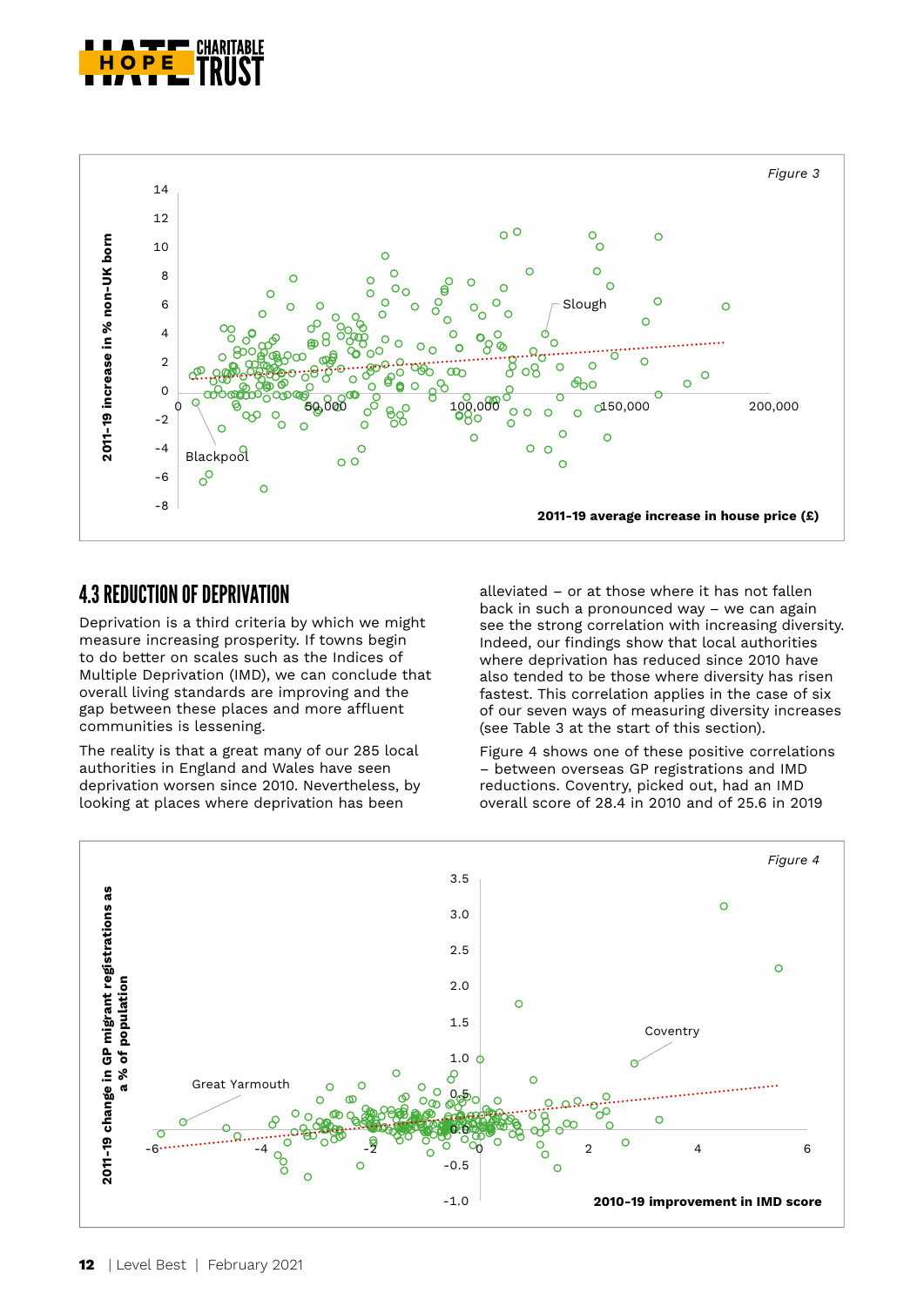

(higher scores indicating worse deprivation). This effectively represented an improvement of 2.8 in its deprivation score. During the same period, the proportion of GP overseas registrations went from 2.7% of the overall population to 3.6% – a rise of 0.9 % points, which is higher than most areas.

This is in contrast to Great Yarmouth, the other town picked out, where there were proportionally fewer overseas GP registrations and where the deprivation score got more than five points worse. Yarmouth was ranked the 54<sup>th</sup> most deprived of our local authorities in 2010. By 2019 it was ranked 20<sup>th</sup>. Like many seaside town local authorities, it saw comparative poverty worsen. Correspondingly, diversity has remained fairly static, whichever way you choose to measure it.

**Local authorities with above average deprivation reduction** *and* **above average diversity increases across at least six of seven metrics:** *Bolton, Boston, Brentwood, Cambridge, Corby, Coventry, Doncaster, Epping Forest, Harlow, Hertsmere, Luton, Nuneaton and Bedworth, Oxford, Rochdale, Salford, Sandwell, Walsall, Warwick, Watford, West Berkshire, Woking, Wokingham, Wolverhampton.*

### 4.4 RISES IN EMPLOYMENT

Of all the 'levelling up' indicators, we find the weakest relationship between employment and population diversity. It is the only criteria for prosperity which we have looked at where one of the seven correlations is negative (in the case of population transience).

Nevertheless, the overall pattern observed in this research holds true; across our seven measures of increasing diversity, four see a positive correlation when it comes to rising employment

rates during the 2011-19 period (see Table 3 at the start of this section).

This is illustrated by Figure 5, which compares changes in the size of the non-British population (vertical axis) with increases in the employment rate (horizontal axis) – revealing a relationship in the data.

For instance, in Sandwell, a council area on the edge of Birmingham, there were 24,000 people who were not British nationals in 2011, of 307,000 residents; by 2019 these figures were 53,000 and 328,000 respectively. This was an increase from 7.82% non-British to 16.16%, a rise of 8.34%. During the same period Sandwell's unemployment rate went from 12.08% to 5.48% – a rise in employment of 6.6 percentage points.

Many of the authorities with the biggest increases in employment rates are places which had the highest unemployment in the first instance; towns and cities where jobs were hit especially hard by the recession, which began our period of study playing catch-up. Other examples, along with Sandwell, include Middlesbrough, Wolverhampton, Doncaster and Salford.

These areas spent the 2010s 'levelling up', in terms of job prospects, with places which had not been hit so hard in the first place. In line with this, most saw the proportion of non-British nationals rise.

#### **Local authorities with above average employment increases** *and* **above average diversity increases**

**across at least six of seven metrics:** *Boston, Corby, Coventry, Doncaster, Epping Forest, Harlow, Ipswich, Luton, Middlesbrough, Northampton, Nuneaton and Bedworth, Oadby and Wigston, Oldham, Portsmouth, Rochdale, Salford, Sandwell, Tamworth, Telford and Wrekin, Thurrock, Walsall, Wolverhampton.*

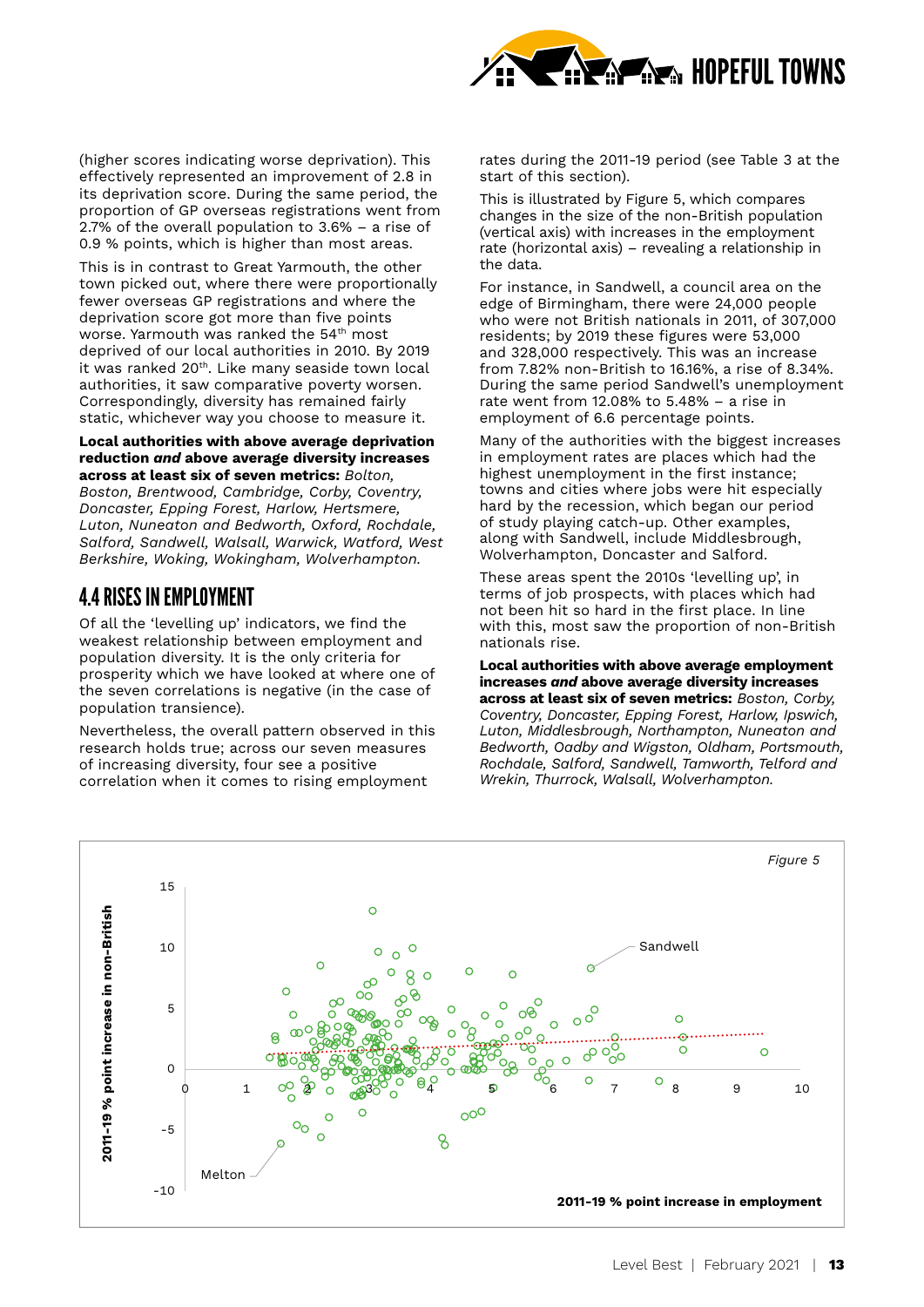



### 4.5 SALARY INCREASES

Rates of pay are the final criteria that we use in this report as a metric for levelling up during the 2010s. Our way of measuring this is based on the median average salary in each local authority.

This is a field where there is, once again, a connection between areas which prospered, in comparative terms, during the 2010s and those where diversity rose. Salary increases correlate positively with six of our seven measures for increasing diversity (see Table 3 at the start of this section).

Figure 6 shows, for instance, the relationship between rising median salaries over the 2012-19 period, and rises in the proportion with non-Anglo-Saxon/Celtic names – a figure which helps to indicate the area's ethnic diversity. Luton, picked out, saw both an £8,503 increase in the average salary between 2012 and 2019, and an 8.03 % point 2011-19 increase in the number with names not of Anglo-Saxon/Celtic heritage.

Places which prospered in comparative terms according to the pay metric include a wide range of different local authorities – from Bolton and Walsall to Cambridge and Warwick.

**Local authorities with above average salary increases (Median OR Mean)** *and* **above average diversity increases across at least six of seven metrics:** *Basildon, Bedford, Bolton, Brentwood, Broxbourne, Cambridge, Cherwell, Harlow, Hertsmere, Luton, Maidstone, Milton Keynes, Northampton, Nuneaton and Bedworth, Oxford, Salford, Sandwell, Spelthorne, Surrey Heath, Swindon, Tamworth, Telford and Wrekin, Thurrock, Walsall, Warwick, Watford, Wellingborough, West Berkshire, Wolverhampton.*

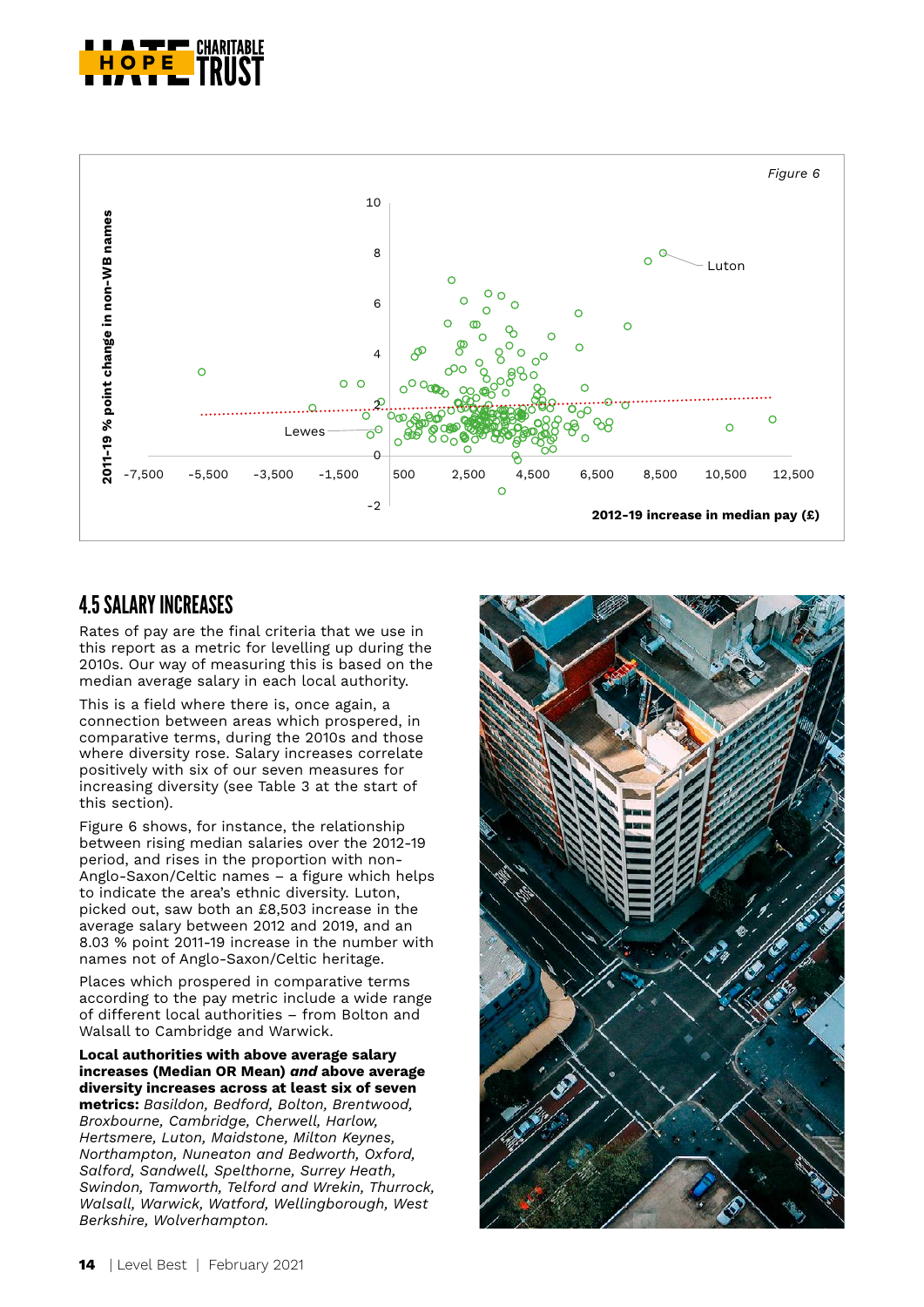

# 5. RECOMMENDATIONS

The outcomes in this report show parallels between rises in prosperity and rises in diversity, across parts of the UK away from big cities. Consistently, throughout a range of metrics, the authorities that recovered best after the recession were those which saw big demographic changes. The implication of this is that growing diversity is an inevitable part of increasing prosperity – and, potentially, a contributor to it.

There are three key implications from this which flow from this.

- **A. Building resilience and diversity into the levelling up agenda.** The government must acknowledge the relationship between regional growth and demographic change; migration and growing diversity are part of any levelling up process. New migration arrangements and Home Office policies need to support the process by which communities get more diverse. In policy terms this means a clear cohesion and resilience element to the levelling up agenda, to help towns welcome new groups and to ensure that growth is inclusive.
- **B. Targeted funding to support community infrastructure in changing places.** To successfully 'level up', the government must guarantee that demographic change is wellmanaged. This means ensuring that economic growth is accompanied by investment in infrastructure, to accommodate population increases and growing diversity. Failure to do so can easily swell into community tensions. This applies to housing (particularly in regards to HMOs), GP places, community facilities, school funding and a host of other local issues. Targeted national spending on community facilities and revisions to national funding formulas could help to provide the support needed.
- **C. Inclusive language and policies from national government.** Levelling up cannot just be about economic growth. It must also ensure that communities can live well together, and that those living in a place have a decent standard of living. 'Lump of labour' rhetoric around migration at the national level is fundamentally at odds with the policies most likely to address regional inequality or to reduce deprivation in British towns. Likewise, if the government is serious about cutting regional inequality it must ensure that 'hostile environment' policies become a thing of the past.

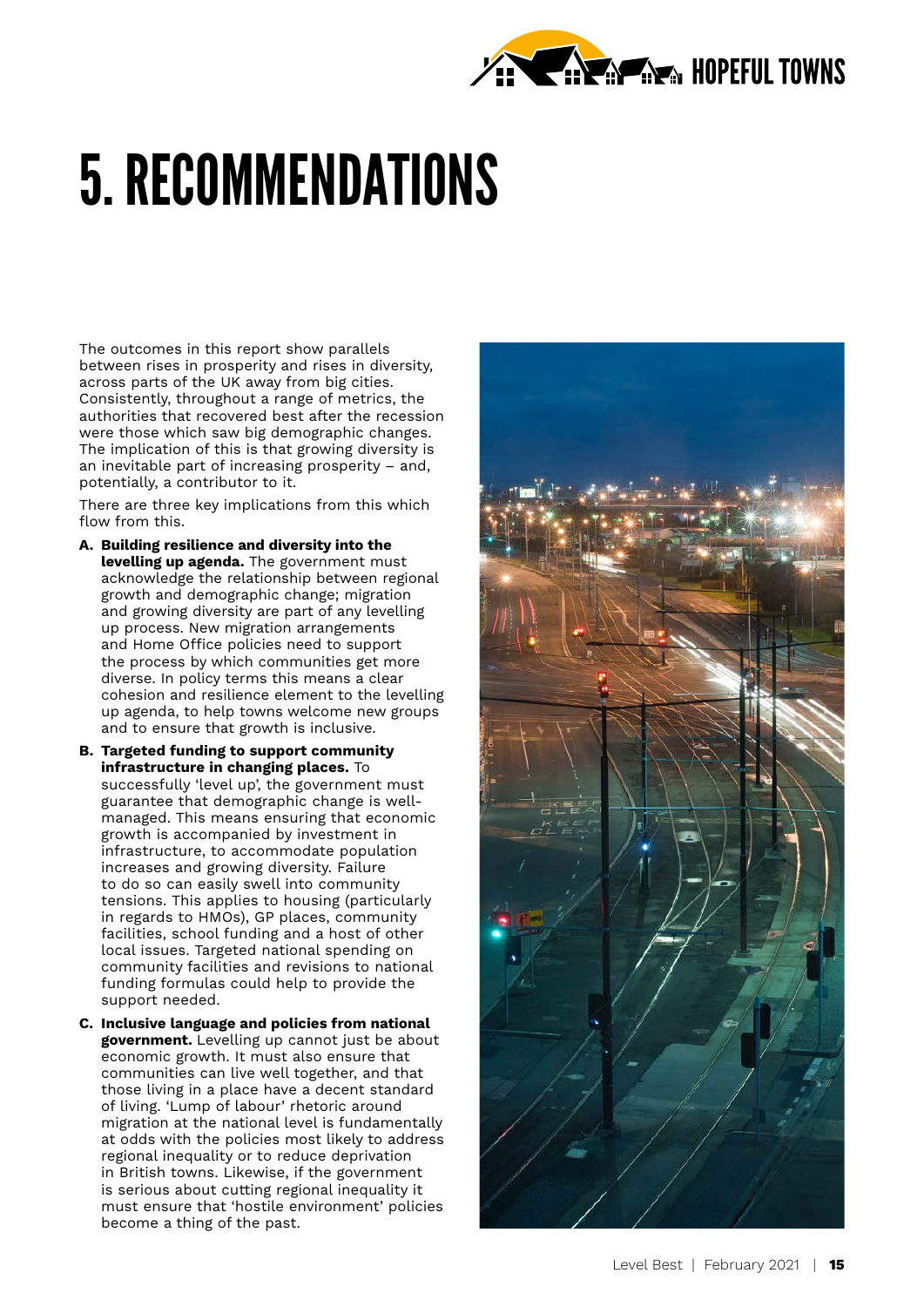

# 6. APPENDIX

### APPENDIX A

For the purposes of this data we look at 285 lower level council areas across England and Wales. There are 51 'big city' authorities which we do not look at, which are listed below:

*Hull, Derby, Leicester, Nottingham, Stoke-on-Trent, Bristol, Brighton and Hove, Southampton, Manchester, Liverpool, Sheffield, Newcastle, upon Tyne, Sunderland, Birmingham, Bradford, Leeds, City of London, Barking and Dagenham, Barnet, Bexley, Brent, Bromley, Camden, Croydon, Ealing, Enfield, Greenwich, Hackney, Hammersmith and Fulham, Haringey, Harrow, Havering, Hillingdon, Hounslow, Islington, Kensington and Chelsea, Kingston upon Thames, Lambeth, Lewisham, Merton, Newham, Redbridge, Richmond on Thames, Southwark, Sutton, Tower Hamlets, Waltham Forest, Wandsworth, Westminster, Swansea, Cardiff.*

The reason for removing these authorities was that a central aim of 'levelling up' is to close the gap between larger conurbations, many of

which have seen significant regeneration and investment, and smaller places further from economic centres of gravity. This research is therefore looking at how town areas with smaller populations did, when it came to stimulating growth and investment.

Although it is true that not every major city thrived during this timescale, we felt that once you begin to include very big cities, you are not necessarily comparing like with like. Challenges in Leicester, Liverpool or Lewisham may be severe, but the problems are distinct from elsewhere.

For this reason we focused on the same areas as those covered by Understanding Community Resilience in Our Towns – namely authorities outside Greater London, away from towns with over 250,000 residents.

### APPENDIX B

In the table below is a list of the main data sources we have used to compile this research.

#### **Table 4**

| Growth:                  | https://www.ons.gov.uk/economy/grossdomesticproductgdp/datasets/<br>regionalgrossdomesticproductlocalauthorities (Table 7)                                                                                   |
|--------------------------|--------------------------------------------------------------------------------------------------------------------------------------------------------------------------------------------------------------|
| House prices:            | https://www.ons.gov.uk/peoplepopulationandcommunity/housing/datasets/median-<br>housepricefornationalandsubnationalgeographiesquarterlyrollingyearhpssadataset09                                             |
| 2010 IMD:                | https://www.gov.uk/government/statistics/english-indices-of-deprivation-2010                                                                                                                                 |
|                          | https://assets.publishing.service.gov.uk/government/uploads/system/uploads/<br>attachment_data/file/6884/1871689.xls                                                                                         |
| 2019 IMD:                | https://www.gov.uk/government/statistics/english-indices-of-deprivation-2019                                                                                                                                 |
|                          | https://assets.publishing.service.gov.uk/government/uploads/system/uploads/<br>attachment_data/file/833995/File_10_-_IoD2019_Local_Authority_District_Summaries_<br>lower-tier__.xlsx                        |
| Unemployment:            | https://www.ons.gov.uk/employmentandlabourmarket/peoplenotinwork/unemployment/<br>datasets/modelledunemploymentforlocalandunitaryauthoritiesm01                                                              |
| Pay:                     | https://www.ons.gov.uk/employmentandlabourmarket/peopleinwork/<br>earningsandworkinghours/datasets/placeofworkbylocalauthorityashetable7                                                                     |
|                          | https://www.ons.gov.uk/file?uri=%2femploymentandlabourmarket%2fpeopleinwork%2fe<br>arningsandworkinghours%2fdatasets%2fplaceofworkbylocalauthorityashetable7%2f2019<br>provisional/table72019provisional.zip |
|                          | https://www.ons.gov.uk/file?uri=%2femploymentandlabourmarket%2fpeopleinwork%2fe<br>arningsandworkinghours%2fdatasets%2fplaceofworkbylocalauthorityashetable7%2f2012<br>revised/2012-revised-table-7.zip      |
| Migration<br>indicators: | https://www.ons.gov.uk/peoplepopulationandcommunity/populationandmigration/<br>migrationwithintheuk/datasets/localareamigrationindicatorsunitedkingdom                                                       |
| Origins                  | Analysis of name origin in a given area                                                                                                                                                                      |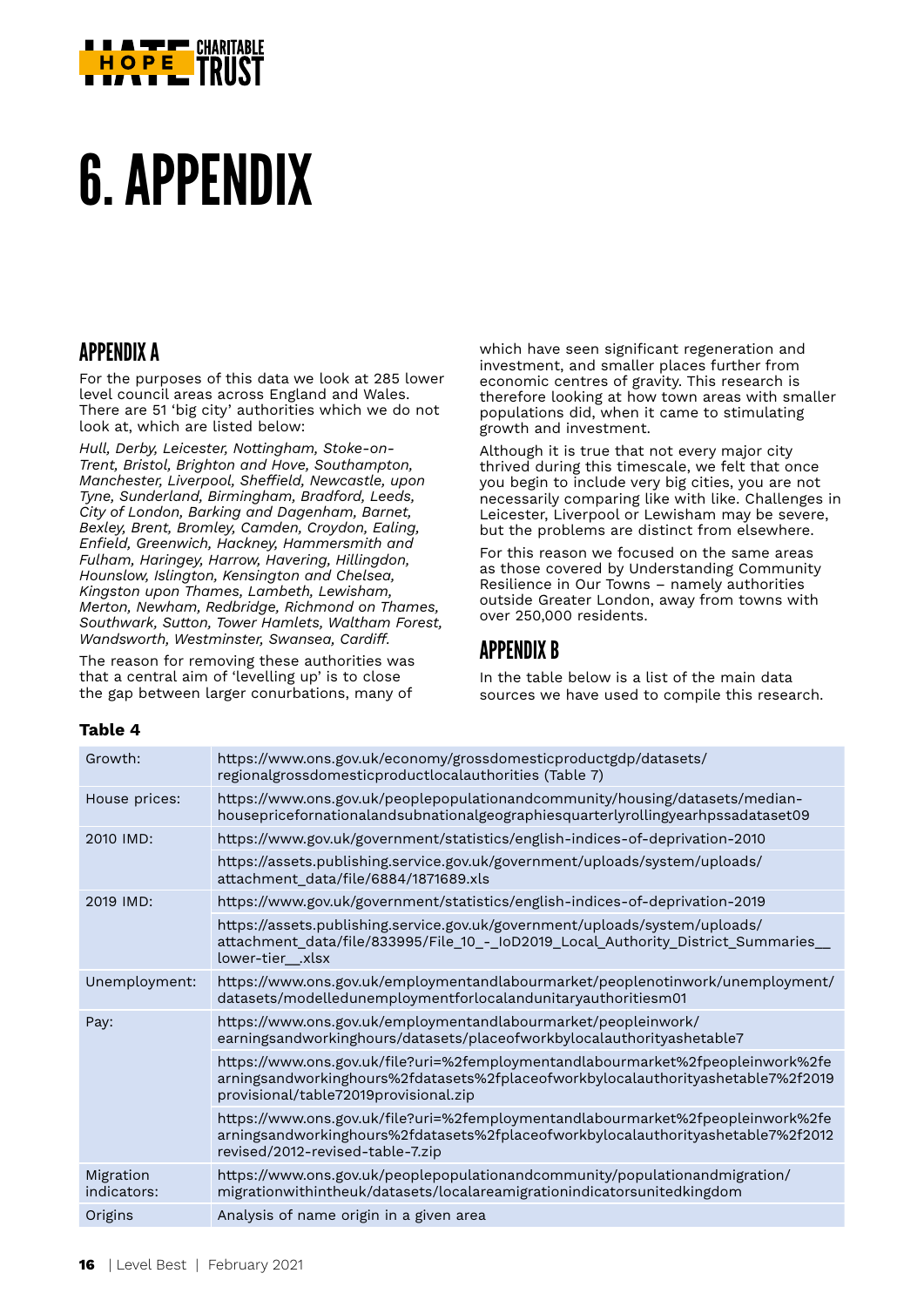

The decision to use Origins came because we wanted to look at diversity within the UK population as well as at newer migration, and it was hard to find ethnicity data beyond 2016 in a format which was comparable with 2011. Origins was developed by Webber Phillips and is based on analysis of names using commercial marketing data, using a file of around 5 million unique names, which have been coded. The figures we used were from 2011 and from the end of 2019. Confidence scores are attributed to names based on forenames and surnames, and certain groups of names that are harder to categorise are weighted using other data sources. The tool is used elsewhere by public and private sector organisations, and has the advantage of presenting a relatively up-to-date picture of changing dynamics within the population. The focus on nomenclature means heritage is taken into account as well as nationality.

### APPENDIX C

The table below presents in more detail the deductions underpinning Table 3. For each levelling up metric it shows the average diversity increase for the top 50, the average for the bottom 50, and the difference between the two.

For example, the cell furthest to the top left shows the average 2011-19 percentage point increase in the non-British population, among the 50 local authorities with the highest growth (3.1%). The cell immediately beneath it shows the average non-British percentage point increase for the 50 authorities growing slowest (1.7%). And the cell beneath that shows the difference between the two (1.4%), demonstrating that places with high growth have seen almost twice as big an increase in their non-British population during the 2010s as places with low growth.

#### **Table 5**

|                                                                 | Non-British<br>increases | NiNo overseas reg.<br>increases | <b>GP</b> overseas reg.<br>increases | Non-UK born<br>increases | non-UK mothers<br>Increases in Births<br>$\mathbf{S}$ | Non-UK heritage<br>proportion<br>creases<br>£ | <b>Population</b><br>transience |
|-----------------------------------------------------------------|--------------------------|---------------------------------|--------------------------------------|--------------------------|-------------------------------------------------------|-----------------------------------------------|---------------------------------|
| GDP per head: Top 50 diversity average                          | 3.1                      | 0.42                            | 0.21                                 | 3.34                     | 4.64                                                  | 2.59                                          | 12.26                           |
| GDP per head: Bottom 50 diversity average                       | 1.7                      | 0.15                            | 0.08                                 | 1.5                      | 2.04                                                  | 1.78                                          | 10.05                           |
| GDP per head increases - top 50 minus<br>bottom 50              | 1.4                      | 0.27                            | 0.13                                 | 1.84                     | 2.6                                                   | 0.81                                          | 2.21                            |
| House prices: Top 50 diversity average                          | 1.87                     | 0.43                            | 0.21                                 | 2.52                     | 4.37                                                  | 2.71                                          | 13.54                           |
| House prices: Bottom 50 diversity average                       | 0.85                     | 0.13                            | 0.1                                  | 0.86                     | 1.22                                                  | 1.74                                          | 8.18                            |
| House price number increase - top 50<br>minus bottom 50         | 1.02                     | 0.3                             | 0.11                                 | 1.66                     | 3.15                                                  | 0.97                                          | 5.36                            |
| IMD score reduction: Top 50 diversity<br>average                | 3.15                     | 0.29                            | 0.25                                 | 3.06                     | 3.91                                                  | 2.05                                          | 12.46                           |
| IMD score reduction: Bottom 50 diversity<br>average             | 1.6                      | 0.17                            | 0.02                                 | 1.53                     | 3.09                                                  | 2.17                                          | 10.12                           |
| IMD score reduction - top 50 minus<br>bottom 50                 | 1.55                     | 0.12                            | 0.23                                 | 1.53                     | 0.82                                                  | $-0.12$                                       | 2.34                            |
| Unemployment reduction: Top 50<br>diversity average             | 2.20                     | 0.19                            | 0.13                                 | 2.46                     | 3.21                                                  | 2.19                                          | 8.33                            |
| Unemployment reduction: Bottom 50<br>diversity average          | 0.77                     | 0.2                             | 0.08                                 | 1.3                      | 2.18                                                  | 1.57                                          | 11.78                           |
| Unemployment reduction % point -<br>top 50 minus bottom 50      | 1.43                     | $-0.01$                         | 0.05                                 | 1.16                     | 1.03                                                  | 0.62                                          | $-3.45$                         |
| Pay increase: Top 50 diversity average                          | 1.93                     | 0.24                            | 0.15                                 | 2.19                     | 3.01                                                  | 2.07                                          | 11.33                           |
| Pay increase: Bottom 50 diversity average                       | 1.41                     | 0.19                            | 0.1                                  | 1.46                     | 2.5                                                   | 1.87                                          | 9.86                            |
| Pay increase (median) - top 50 minus<br>bottom 50               | 0.52                     | 0.05                            | 0.05                                 | 0.73                     | 0.51                                                  | 0.2                                           | 1.47                            |
| Key: Positive correlation, Negative correlation, No correlation |                          |                                 |                                      |                          |                                                       |                                               |                                 |